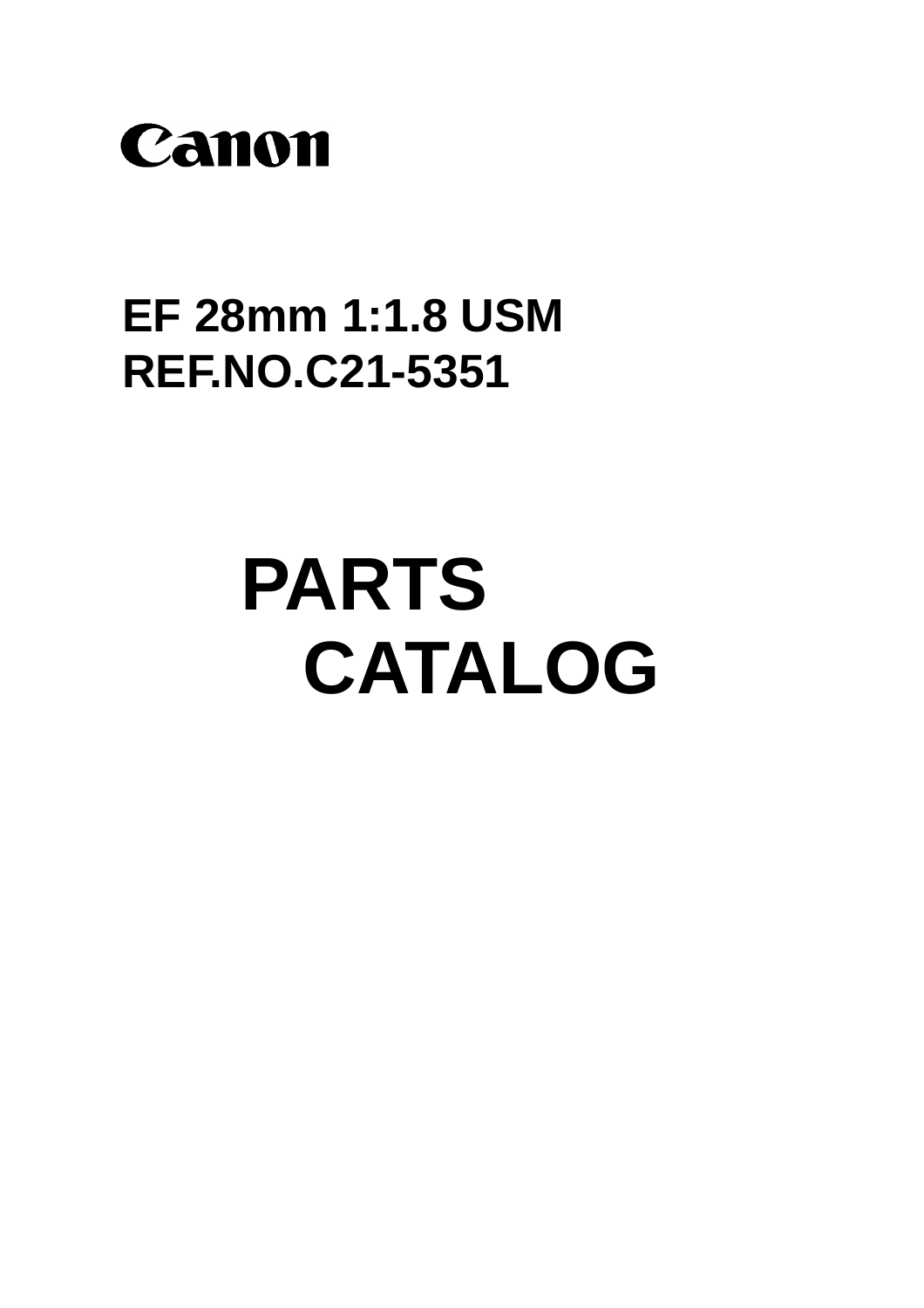#### CANON LENS EF 28 mm 1:1.8 USM

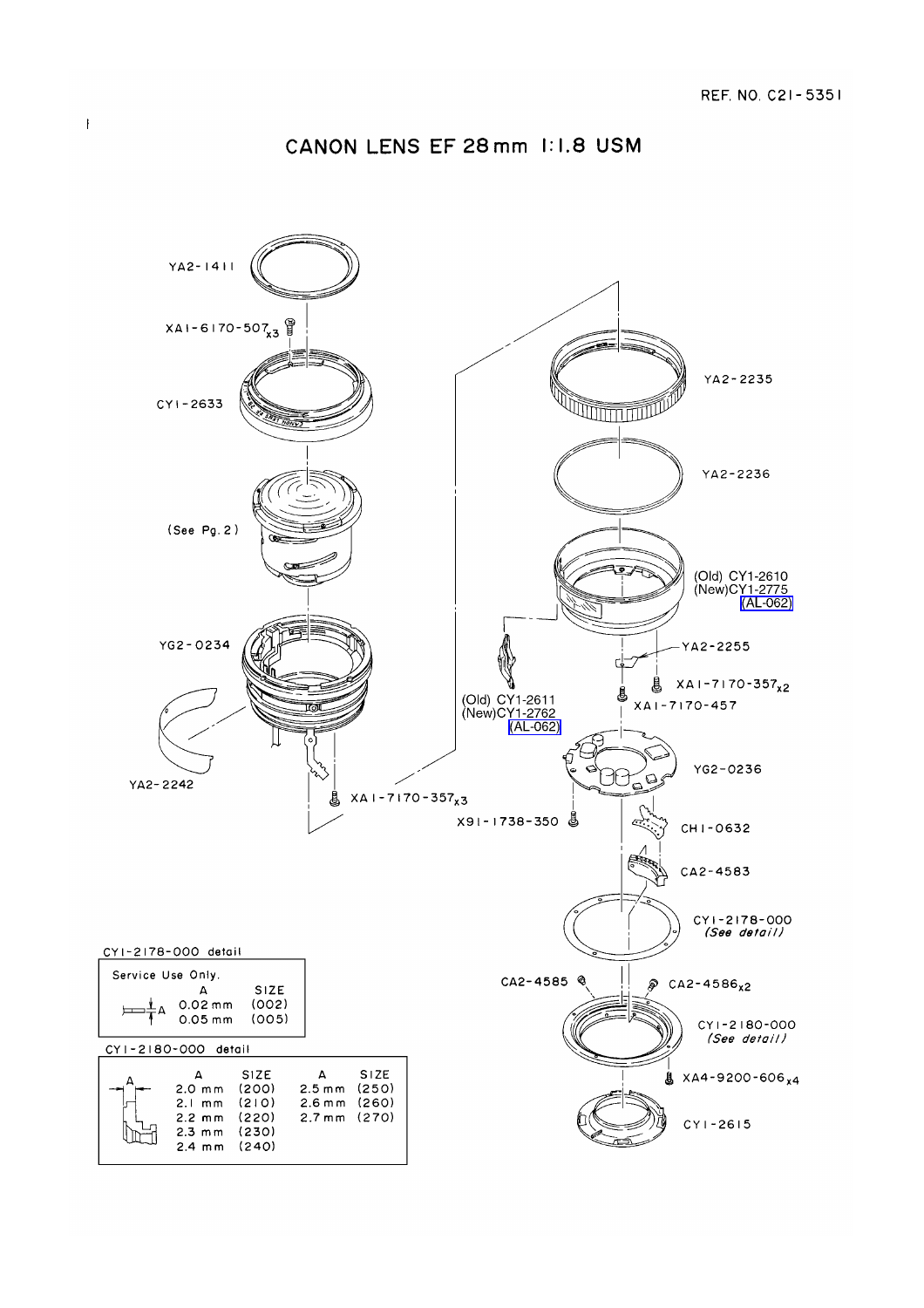#### CANON LENS EF 28 mm 1:1.8 USM



#### YA2-2238-000 detail

|  | $^{\phi}$ 3.99 mm<br>$^{9}$ 4.00 mm<br>$^{64.01}$ mm | <b>SIZE</b><br>(399)<br>(400)<br>(401) |
|--|------------------------------------------------------|----------------------------------------|
|--|------------------------------------------------------|----------------------------------------|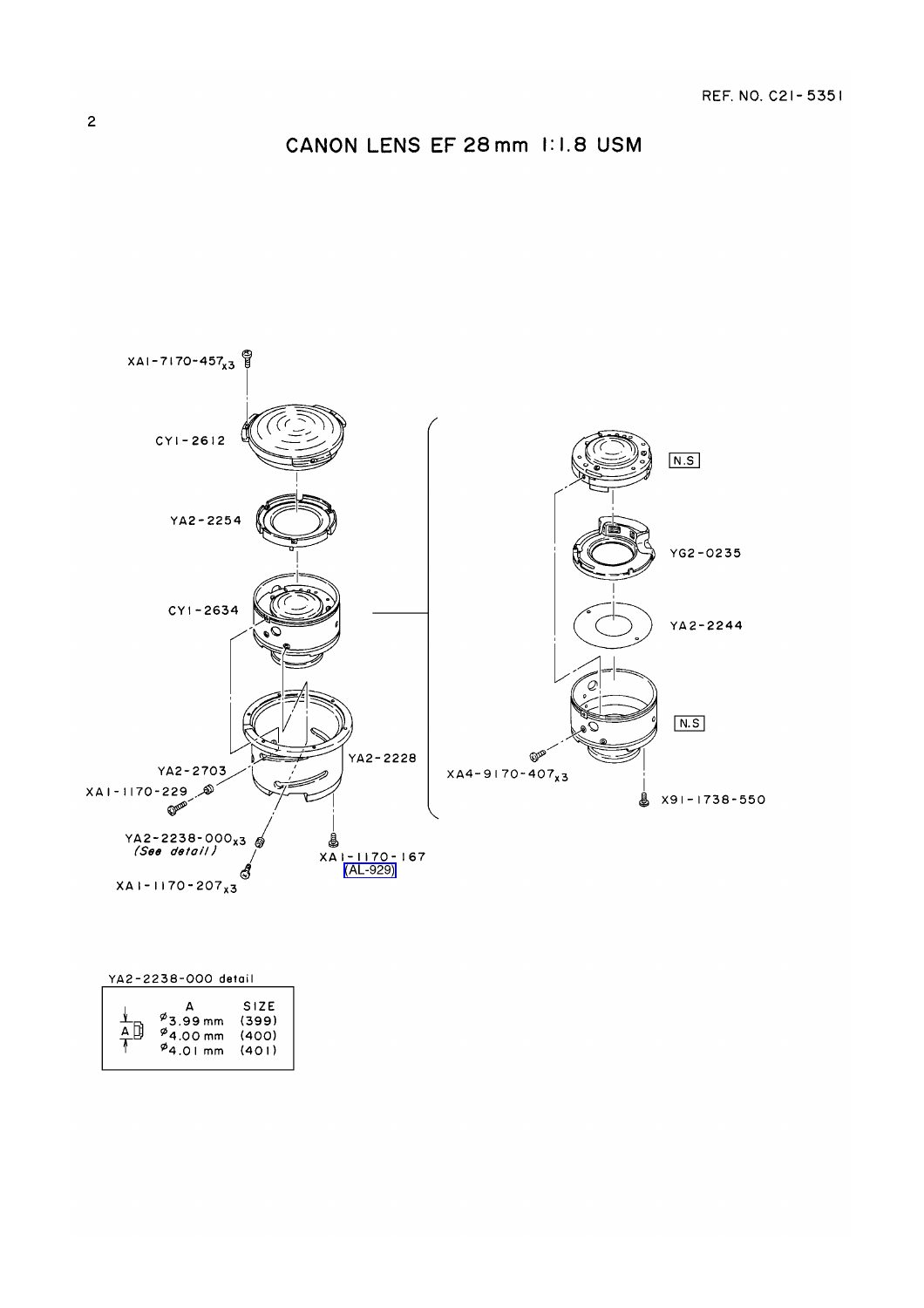### **P A R T S L I S T**

REF.No.C21-5351

| <b>NEW</b> | PARTS NO.         | <b>CLASS</b> | QTY          | <b>DESCRIPTION</b>      | PAGE                    |
|------------|-------------------|--------------|--------------|-------------------------|-------------------------|
|            | CA2-4583-000      | D            | $\mathbf{1}$ | <b>CONTACT ASS'Y</b>    | 1                       |
|            | CA2-4585-000      | Е            | 1            | SCREW, MOUNT STOPPER    | 1                       |
|            | CA2-4586-000      | Е            | 2            | <b>SCREW</b>            | 1                       |
|            | CH1-0632-000      | E            | 1            | PCB ASS'Y, M-FLEX       | 1                       |
|            | CY1-2178-000(XXX) | Е            | 1            | WASHER, MOUNT           | 1                       |
|            |                   |              |              |                         |                         |
|            | CY1-2180-000(XXX) | C            | 1            | MOUNT, LENS             | 1                       |
|            | CY1-2610-000      | D            | 1            | RING ASS'Y, INDEX (Old) | 1                       |
|            | CY1-2611-000      | D            | 1            | A/M SWITCH ASS'Y (Old)  | 1                       |
|            | CY1-2612-000      | D            | 1            | LENS ASS'Y, 1st GROUP   | $\overline{c}$          |
|            | CY1-2615-000      | E            | 1            | COVER, BACK             | 1                       |
|            |                   |              |              |                         |                         |
|            | CY1-2633-000      | D            | 1            | RING UNIT, FRONT        | 1                       |
|            | CY1-2634-000      | Е            | 1            | LENS ASS'Y, REAR        | $\overline{c}$          |
|            | CY1-2762-000      | D            | 1            | A/M SWITCH ASS'Y (New)  | 1                       |
|            | CY1-2775-000      | D            | 1            | RING ASS'Y, INDEX (New) | 1                       |
|            | X91-1738-350      |              | 1            | SCREW, CROSS-RECESS     | 1                       |
|            | X91-1738-550      |              | 1            | SCREW, CROSS-RECESS, PH | $\overline{c}$          |
|            | XA1-1170-167      |              | 1            | SCREW, CROSS-RECESS, PH | $\overline{c}$          |
|            | XA1-1170-207      |              | 3            | SCREW, CROSS-RECESS, PH | $\overline{\mathbf{c}}$ |
|            | XA1-1170-229      |              | 1            | SCREW, CROSS-RECESS, PH | $\overline{c}$          |
|            | XA1-6170-507      |              | 3            | SCREW, CROSS-RECESS, PH | 1                       |
|            |                   |              |              |                         |                         |
|            | XA1-7170-357      |              | 5            | SCREW, CROSS-RECESS, PH | $\mathbf{1}$            |
|            | XA1-7170-457      |              | 4            | SCREW, CROSS-RECESS, PH | 1,2                     |
|            | XA4-9170-407      |              | 3            | SCREW, CROSS-RECESS, PH | $\overline{2}$          |
|            | XA4-9200-606      |              | 4            | SCREW, CROSS-RECESS, PH | 1                       |
|            | YA2-1411-000      | D            | 1            | COLLAR, ASSEMBLY        | 1                       |
|            | YA2-2228-000      | Е            | 1            | <b>BARREL, GUIDE</b>    | $\overline{c}$          |
|            | YA2-2235-000      | Е            | 1            | RING, MANUAL FOCUSING   | 1                       |
|            | YA2-2236-000      | E            | 1            | RING, REINFORCEMENT     | 1                       |
|            | YA2-2238-000(XXX) | D            | 3            | COLLAR                  | 2                       |
|            | YA2-2242-000      | E            | 1            | SCALE, FOCUSING         | 1                       |
|            | YA2-2244-000      | Е            | 1            | WASHER, LIGHT SHIELD    | $\overline{c}$          |
|            | YA2-2254-000      | Е            | 1            | RING ASS'Y              | $\overline{2}$          |
|            | YA2-2255-000      | E            | 1            | PLATE, REINFORCEMENT    | $\mathbf 1$             |
|            | YA2-2703-000      | D            | 1            | <b>COLLAR</b>           | $\overline{c}$          |
|            | YG2-0234-000      | D            | $\mathbf{1}$ | <b>FOCUSING UNIT</b>    | 1                       |
|            |                   |              |              |                         |                         |
|            | YG2-0235-000      | Е            | 1            | POWER DIAPHRAGM UNIT    | $\mathbf{2}$            |
|            | YG2-0236-000      | Е            | 1            | PCB ASS'Y, MAIN         | 1                       |